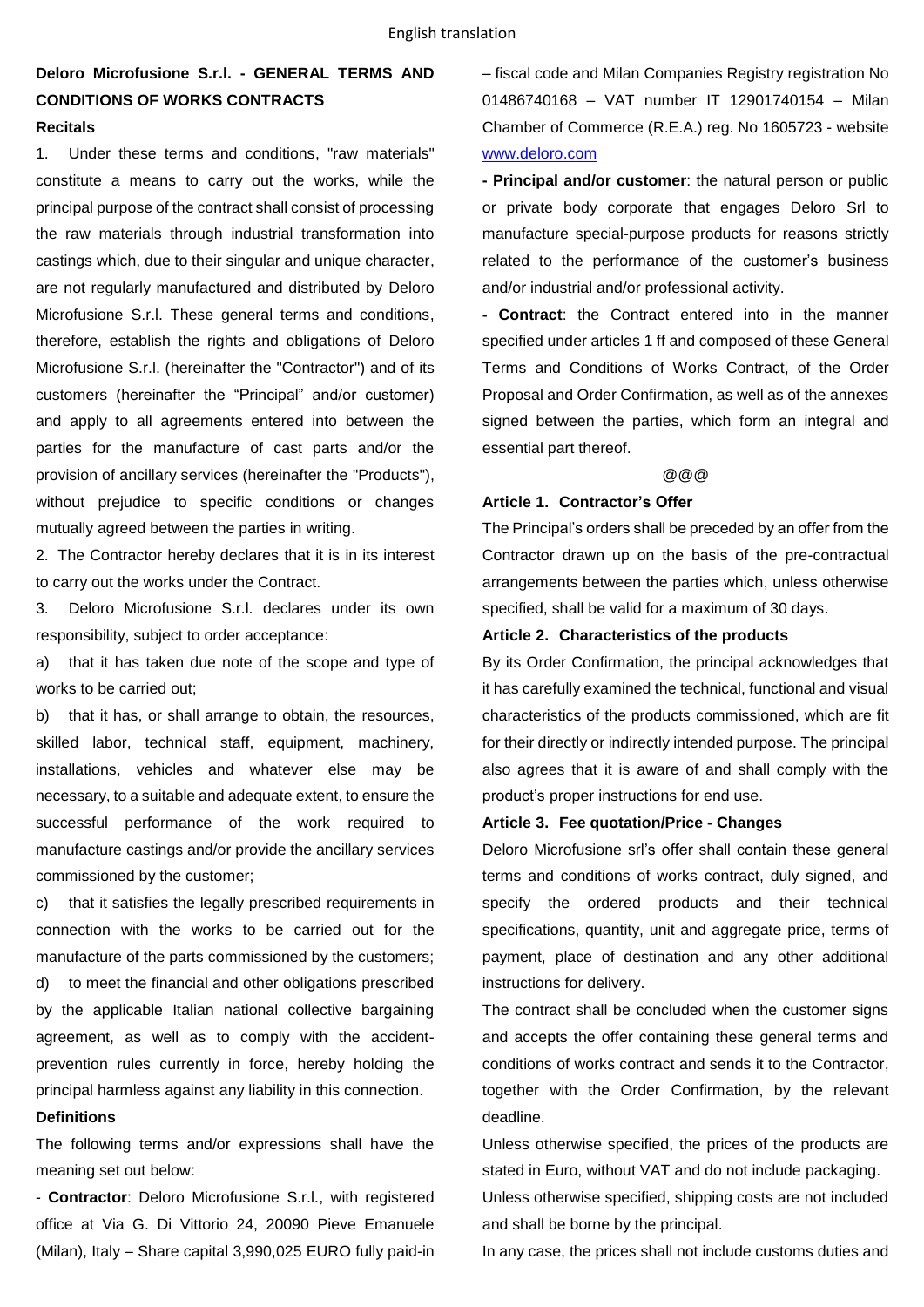fees, export duties and taxes and similar charges.

Prices could be subject to revision in order to take into account exceptional variations beyond the Contractor's will, notably including variations in prices of materials and/or alloys, cost of labor and costs of fuel and power, when such variations occur between the date of acceptance of the offer and the contractually agreed delivery date. In the circumstances, the Contractor undertakes to promptly notify the principal of any such variation, and the principal shall be bound to accept the resulting price adjustment up to a maximum of 25%.

If the adjustment exceeds one fourth (25%) of the price originally agreed, the Contractor may terminate the agreement and claim fair compensation to be determined based on the status of the works and the value of the contract.

If significant variations exceeding one fourth (25%) of the total agreed price occur, the Principal may terminate the agreement and shall be required to pay fair compensation to be determined based on the status of the works and the value of the contract.

### **Article 4. Quantity**

In case of a non-recurrent order and/or an order for small amounts, due to unpredictability of the yield rate, the Principal hereby agrees to request up to 2% more of the ordered quantity at the agreed price, separately specifying the quantity requested and the excess percentage applied.

### **Article 5. Inspection and Payment**

Before delivery, the principal shall inspect the works, as soon as the Contractor puts it in a position to do so.

Within 10 days from completion of the inspection, the parties shall sign the relevant report. In case of successful outcome of the inspection, the report shall also contain an unconditional acceptance of the works.

Where, despite the Contractor's request to do so, the principal fails to carry out the inspection or to inform the Contractor of the outcome of its inspection within 10 days from its completion, the works shall be deemed to have been accepted.

The works shall be deemed to have been accepted also if the principal raises no objections upon delivery of the works, even if no inspection was carried out.

If, as a result of the inspection, it appeared that further processing and/or formalities were required in order to comply with the contractual conditions and/or project

specifications, the inspection report shall specify the nature of such actions, set a deadline for their completion and state the manner in which an inspection thereon shall be conducted.

Should the works be accepted with reservations due to the presence of flaws or defects or should a written statement of non-acceptance be issued, describing the reasons for such non-acceptance, the inspection report shall specify the actions to be taken in order to remedy any such flaws and/or defects within a fair period of time.

If the works concern batches rather than single pieces of products, either party may request that only some of the pieces in the batch be inspected.

It is hereby expressly agreed that the Contractor shall be entitled to payment of the agreed consideration following delivery of the products and issue of the relevant invoice. The customer shall make the relevant payment into the bank account specified by the Contractor in accordance with the agreed terms of payment.

The principal shall submit upon each payment a statement clearly identifying each of the Contractor's invoices, the date of payment and the amount paid for each.

In the event that payment is made after the period stated in the invoice, the principal shall be automatically liable, with no need for sending a notice of default, to late-payment interest at the rate stated in legislative decree 231/2002.

The Contractor shall be entitled to suspend the processing of current orders until full payment of prior supplies.

The Contractor shall retain all rights at law pertaining to collection of unpaid amounts owed by the principal under the Contract, and the Principal shall reimburse the Contractor for all costs associated with such collection activities including reasonable attorney and/or court fees.

### **Article 6. Access**

The principal may enter the Contractor's facility which is performing the order only on reasonable notice and during regular business hours, subject at all times to the Contractor's safety rules and rules pertaining to limitations necessary to comply with applicable import and export regulations and/or protection of the confidential information and/or of the intellectual and/or industrial property of the Contractor and/or its customers.

Upon its visits during the performance of the works for the manufacture of the commissioned products, the principal shall have the right/duty to carry out conformance checks in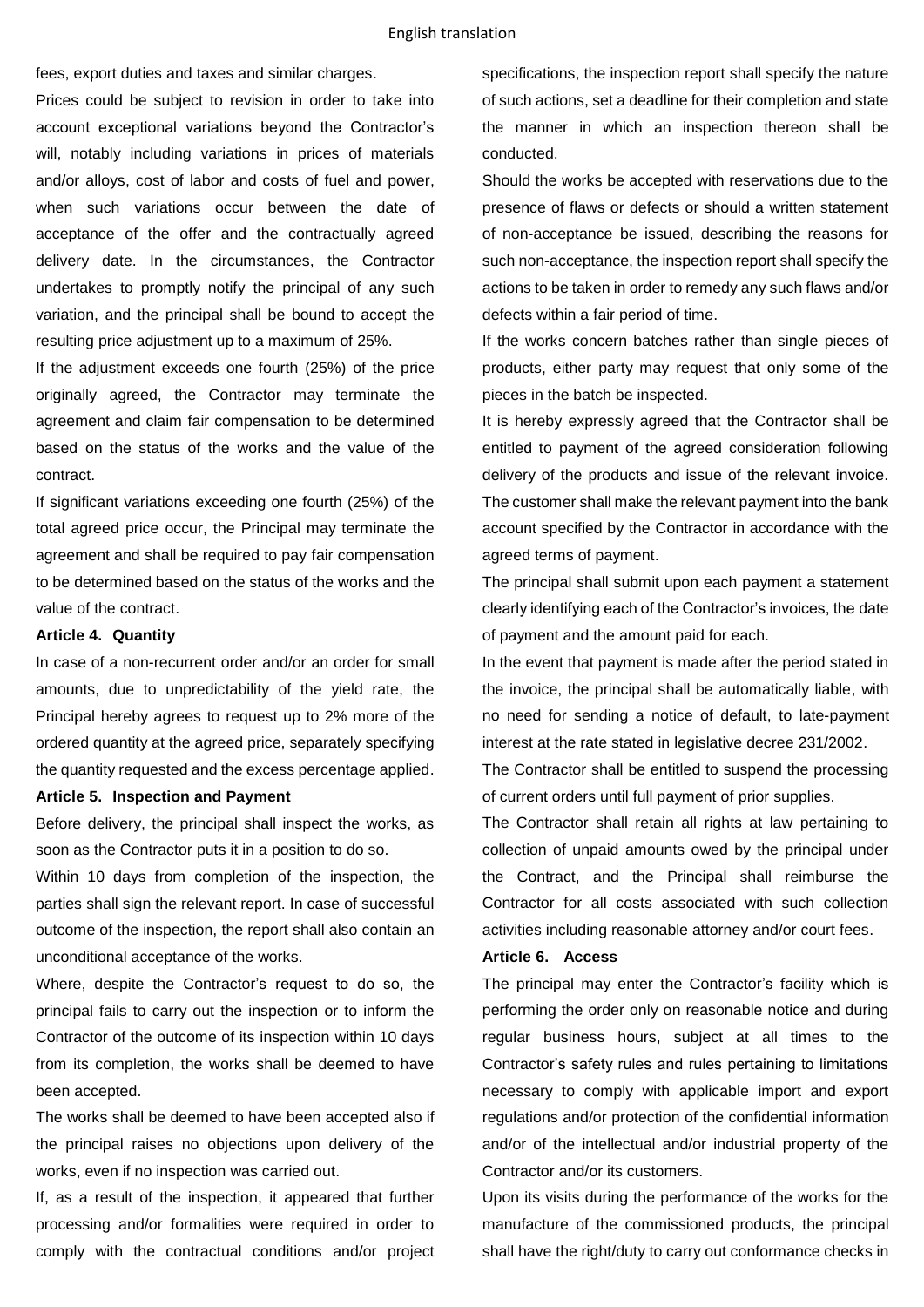order to ascertain full and proper performance of the works under the contract with a frequency suitable to ascertain that they are regularly carried out.

Conformance check reports will be carried out. The activities necessary for the conformance check shall be performed at the customer's expense.

#### **Article 7. Transportation/Delivery**

Unless otherwise agreed in writing between the parties, the Principal shall always be liable to the risks associated with the goods in transit.

Any complaints as to the quantity or the good state of packaging (boxes, containers etc.) or products shall be directly made to the carrier upon delivery, by stamping the wording "*accepted with reservations*" on the consignment or delivery note.

Any discrepancy between the order and the quantity of goods manufactured and ready for delivery shall be agreed in advance.

### **Article 8. Force Majeure**

The Contractor shall not be liable for delays in filling an order or failure in the performance of any of its obligations hereunder for reasons beyond the Contractor's reasonable control, including, but not limited to, accidents, terrorist acts, wars, shortages of materials, fuel or power, floods, earthquakes or other acts of God, intentional acts or omissions of the Principal, delays in transportation or lack of transportation facilities, priorities required, requested or granted for the benefit of the Italian government, restrictions imposed by law or any rules or regulations, or any cause beyond the Contractor's reasonable control.

## **Article 9. Warranty**

The Contractor warrants that the goods manufactured and delivered to the principal under these General Terms and Conditions of Works Contract shall conform to the principal's specifications and be free from flaws and/or defects and/or discrepancies in material and workmanship for a period of twelve (12) months from the date of delivery of the manufactured products.

The warranty does not apply if the principal accepted the works, and the discrepancies or flaws were known to it or were visible, provided that they were not intentionally concealed by the Contractor.

The customer shall report any flaws, defects and nonconformance to the Contractor, under penalty of forfeiture of the warranty**,** within 60 days from the relevant discovery. The parties agree that the products installed/used by the Principal shall be deemed to have been accepted when the customer fails to carry out the relevant inspection. Likewise, the Contractor may not be held liable and shall not be expected to indemnify the customer for damage caused by improper use of the products.

The Contractor agrees to repair, correct or replace at no cost to the Principal any such products which prove to be flawed, defective or non-conforming, and the Principal shall have an obligation to return them to Deloro Microfusione Srl. The Contractor may participate in the failure investigation of the causes for the alleged flaw, defect or non-conformance of the products, it being understood that this shall not constitute an admission of liability.

Repair, correction or replacement of any non-conforming products shall constitute an alternative remedy for the Principal, without prejudice for its right to ask for a proportional decrease of the price in the event that the Contractor is unable to remedy within reasonable time, based on the nature / complexity / difficulty of the product.

The above shall be without prejudice for the customer's right to claim termination of the contract due to non-compliance, resulting in the repayment by Deloro Microfusione Srl of the price paid and the applicability, on an exclusive basis, of the penalty clause under Article 10 of these general terms and conditions of works contracts as the sole compensatory remedy for any and all damage.

In any event, the warranty shall not apply to facts attributable to the Principal who, based on its professional experience, is fully aware of the risk assumed, i.e.:

- errors in the design, in the choice of the materials used (such as, for instance, alloys), in the size or the products and/or their compatibility with the use of the installation, machinery, equipment and/or related to the production process;
- assembly errors;
- incorrect storage, keeping and maintenance of the product;
- use of the product in combination with another at a different level of wear and tear;
- tampering with or direct attempts at repairing or modifying the product;
- taking late action to control the damage caused by the product's improper functioning;
- regular wear and tear of the product.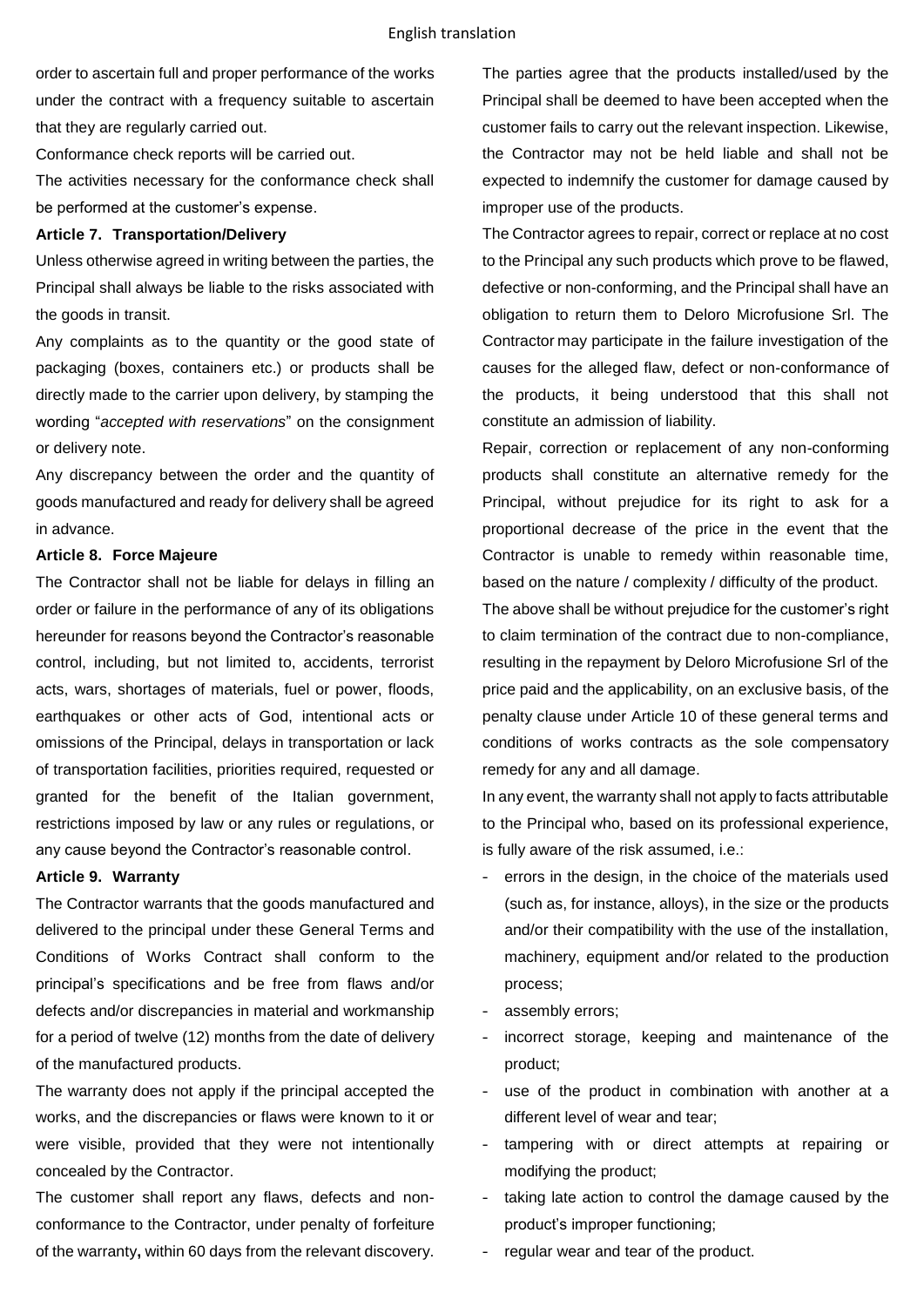Furthermore, the warranty shall exclusively apply to materials used in manufacturing the product and purchased directly by the Contractor. Deloro Microfusione Srl shall not be liable for defects in the materials supplied by the principal, not discovered during the performance of the works.

# **Article 10. Penalty clause, limitation to compensation for damage due to severe delay and/or noncompliance**

In the event of non-compliance or severe delay in compliance, the Contractor shall pay the customer, as maximum damages, 25% of the contractual value of the order, the parties having agreed that compensation shall be limited to the works to be performed under the contract and shall not be extended to any other damage. This amount is agreed as the maximum compensation claimable by the principal, who shall not be entitled to any additional payment for any reason.

## **Article 11. Material Return Authorization Procedure**

The return of all flawed, defective or non-conforming parts shall be authorized by the Contractor via this material return authorization procedure (RMA). All RMA requests shall require the Contractor's prior authorization. An MRA number will be issued to the Principal within ten (10) working days of notification of the Principal's request in writing to the Contractor. The Parties will agree in writing any instructions associated with the return of such product at the time the MRA number is issued by Deloro Microfusione S.r.l.

### **Article 12. Limitation of Liability**

The warranty for the quality of the products supplied is provided with reference to the product technical specifications and/or technical enclosure (*allegato progettuale*), which the Principal declares to be acquainted with.

Subject to the above limitations, Deloro Microfusione S.r.l. exclusively warrants that the products delivered are compliant with those ordered and not that they are fit to meet specific needs of the Principal or any third parties, even if they were the object of the order accepted, through the full description of the conditions of operation of the installation and/or the equipment and/or the vehicle and/or the machinery and/or productive process.

Therefore the Principal shall be solely responsible to ensure that:

- a) products are properly designed,
- b) the relevant safety regulations for their operation are observed,
- c) the relevant materials and test procedures are properly selected
- d) the engineering specifications and the engineering documents and drawings and whatever else has been provided to the Contractor are free from errors and/or omissions, particularly with regard to their intended use.

The principal warrants that the information provided by it does not breach any intellectual and/or industrial property rights and/or other third-party rights.

The Contractor shall be solely liable for the design made in accordance with the Principal's technical specifications.

### **Article 13. Termination**

The Principal may not terminate an order without the Contractor's prior written consent. If the Contractor consents to termination, it shall assess the amount of the aggregate costs and charges incurred and of the lost profits, claiming refund as a condition for the lawful exercise of the principal's right to termination, to be made concurrently with payment within ten (10) business days after submission of the relevant calculation.

## **Article 14. Amendments**

Any changes requested by the Principal which change the basis of the Contractor's quote and/or order confirmation, including these general terms and conditions, will require Deloro Microfusione srl's written consent and may be subject to price and/or delivery adjustments as determined by the Contractor.

## **Article 15. Confidentiality and Intellectual Property**

Documents supplied by the Contractor to the Principal in connection with the manufacture of the product, such as quality plans, specifications, presentations, qualification files, shall constitute the Contractor's intellectual and/or industrial property and may not be transmitted to third parties without the Contractor's prior written consent.

Information contained in certificates of inspection and conformity, issued individually, is supplied exclusively in order to demonstrate the conformity of the supplied Products to the Principal's technical specifications. Any statistical analysis result carried out based on the compilation of this data, irrespective of the author thereof shall remain the property of the Contractor and may not be transmitted to any third parties.